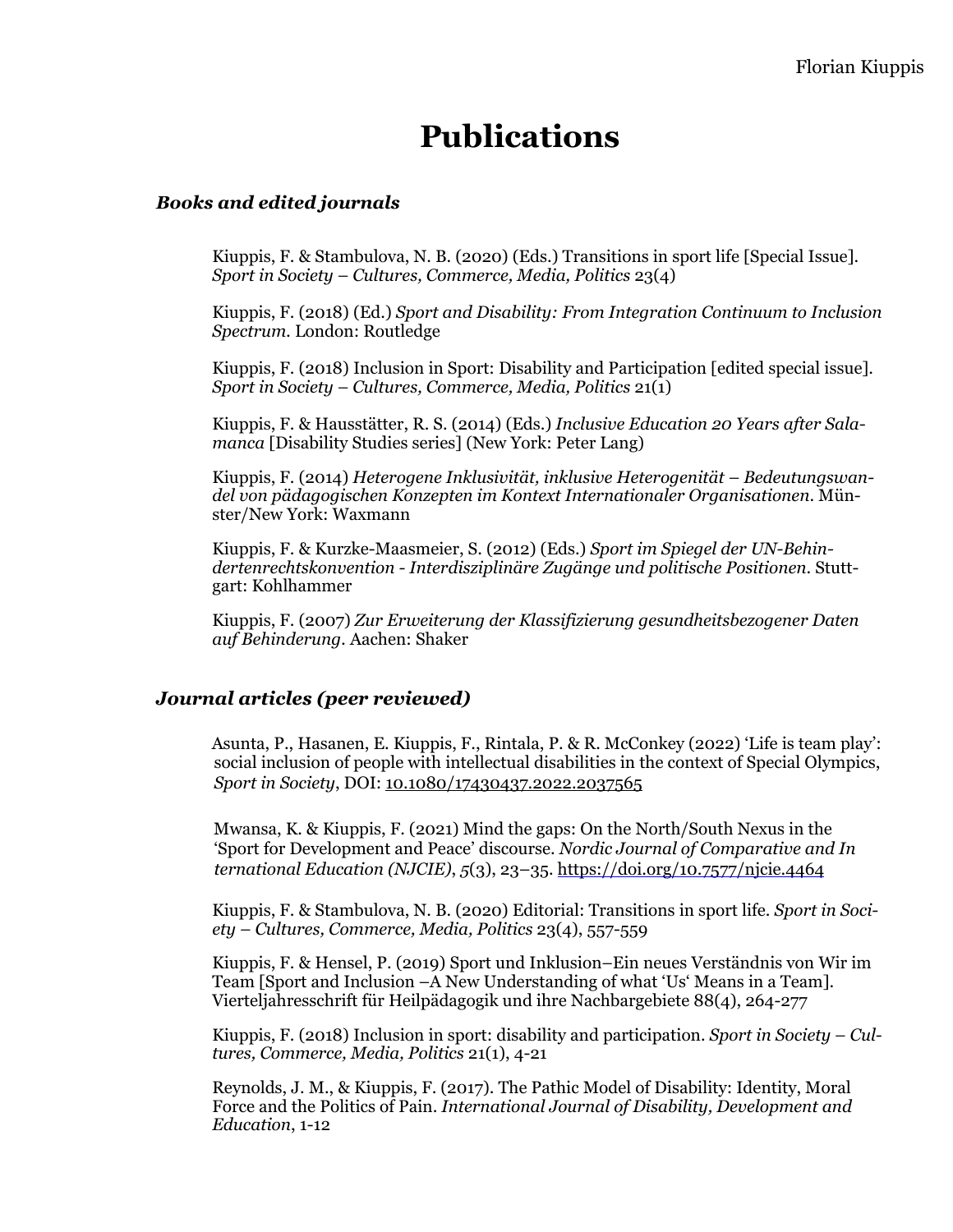Meziani, M., Valet, A. & F. Kiuppis (2017) Care and Disability in Context of Physical Excellence: Towards a new ecology of sport. *Society and Leisure* 40(1), 7-24

Kiuppis, F. & Soorenian, A. (2017). Bridging Continents, Cultures, and Crip Theories: Teaching Comparative and International Disability Studies in Education and Sociology. *Scandinavian Journal of Disability Research* 19(2), 118-128

Kiuppis, F. (2016) From Special Needs Education to Inclusion: Continuity and Change in UNESCO's Agenda Setting. *Zeitschrift für internationale Bildungsforschung und Entwicklungspädagogik (Waxmann)* 3, 28-33

Kiuppis, F. (2016): Sport im Lichte der UN-Behindertenrechtskonvention [Sports as Reflected in the UN Convention on the Rights of Persons with Disabilities]. *Zeitschrift für Menschenrechte* 2, 80-91

Giese, F., Kiuppis, F. & K. Baumert (2016) Adaptierter Sportunterricht – Plädoyer für einen terminologischen Anschluss an internationale Diskurse [Adapted Physical Education – Plea for a terminological connection with international discourses]. *Zeitschrift für Inklusion* 3.

Kiuppis, F. (2015) 'Friendly but demanding'? – On different meanings of inclusive education as an imagined concept in national reform planning. *Opuscula Sociologica* 1, 5-21

Kiuppis, F. (2014) Risiko oder Gefahr, Bedarfe oder Bedürfnisse? [on the discursive simultaneity of contradictory ideas in the course of the development of educational projects in context of OECD] *Schweizerische Zeitschrift für Bildungswissenschaften*  36(2), 243-264

Kiuppis, F. (2014) Why (not) associate the principle of inclusion with disability? Tracing connections from the start of the 'Salamanca Process'. *International Journal of Inclusive Education*, 18(7), 746-761

Kiuppis, F. (2014) Zusammenhänge zwischen der Bedeutungsrelativität der Beschreibung eines Einzelfalls im Kontext von Behinderung und der Bewertungsrelativität seiner Auslegung [on connection between descriptions and meanings in cases of disability]. *Ethikjournal* 2(1)

Kiuppis, F. (2011) Mer enn én vei til framtiden: Om ulike tolkninger av inkluderende opplæring [More than one way to the future: On different meanings of Inclusive Education]. *Norsk Pedagogisk Tidsskrift*. 95(2), 91-102

Kiuppis, F. (2007) Zur Bedeutung von Modellen und Konzepten Internationaler Organisationen bei Hochschulreformen: Implementierungsvarianten der "Standardregeln" der UN und der "Klassifikation der Behinderung" der WHO [on the meaning of models and concepts of International Organizations in context of education reforms]. *Recht der Jugend und des Bildungswesens,* 4, 447-457

Giese, F., Kiuppis, F. & K. Baumert (2016) Adaptierter Sportunterricht – Plädoyer für einen terminologischen Anschluss an internationale Diskurse. *Zeitschrift für Inklusion* 3

Kiuppis, F. (2015) 'Friendly but demanding'? – On different meanings of inclusive education as an imagined concept in national reform planning. *Opuscula Sociologica* 1, 5-21

Kiuppis, F. (2014) Why (not) associate the principle of inclusion with disability? Tracing connections from the start of the 'Salamanca Process'. *International Journal of Inclusive Education* 18(7), 746-761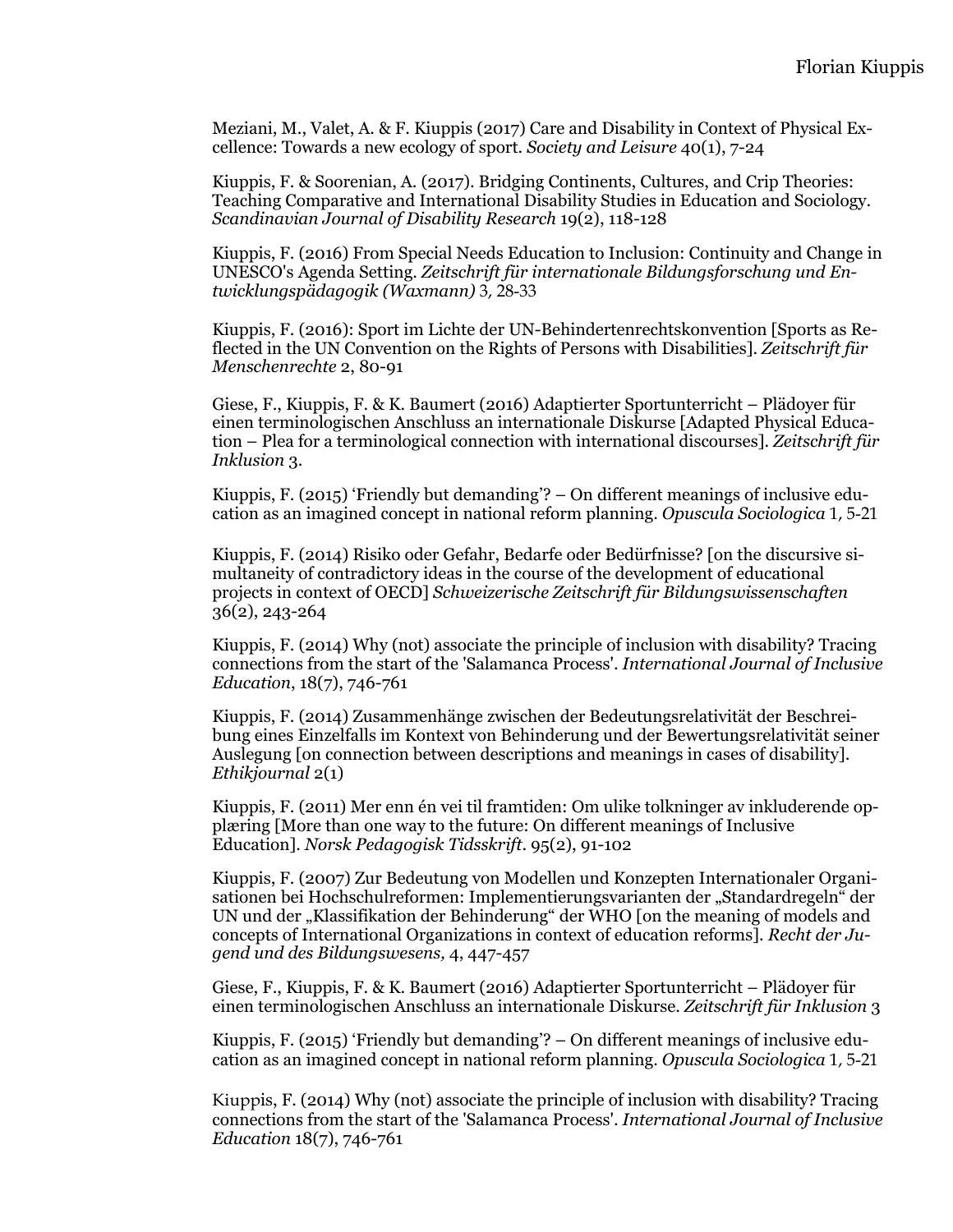Kiuppis, F. (2014) Zusammenhänge zwischen der Bedeutungsrelativität der Beschreibung eines Einzelfalls im Kontext von Behinderung und der Bewertungsrelativität seiner Auslegung [on connection between descriptions and meanings in cases of disability]. Ethikjournal  $2(1)$ 

 Kiuppis, F. (2011) Mer enn én vei til framtiden: Om ulike tolkninger av inkluderende opplæring [More than one way to the future: On different meanings of Inclusive Education]. *Norsk Peda gogisk Tidsskrift* 95(2), 91-102

 Kiuppis, F. (2007) Zur Bedeutung von Modellen und Konzepten Internationaler Organisationen bei Hochschulreformen: Implementierungsvarianten der "Standardregeln" der UN und der "Klassifikation der Behinderung" der WHO [on the meaning of models and concepts of In ternational Organizations in context of education reforms]. *Recht der Jugend und des Bil dungswesens* 4, 447-457

### *Book chapters*

Kiuppis, F. (2022) Menschen bewegen. Theoretische Überlegungen für die Analyse von Differenzierungsprozessen im inklusiven Sport. In Sobiech, G. & E. Gramespacher (Eds.) *Wir und die Anderen. Differenzkonstruktionen in Sport und Schulsport* (Hamburg: Feldhaus)

Kiuppis, F., Wahl, V., Etges, T., Menschik, C. (2021) Teilhabe digital — ein partizipatives Forschungsprojekt zum Einsatz digitaler Technologien für die Förderung der Teilhabe an der Gesellschaft. In Jerosenko, A. & N. Maier-Michalitsch (Eds.) *Digitalisierung und Menschen mit Komplexer Behinderung* (Düsseldorf: Verlag Selbstbestimmtes Leben)

Kiuppis, F. (2021) Disability inclusion in sport for all: 'Baskin' as a best practice model. In: E.C.K. Pike (Ed.) *Research Handbook on Sports and Society* (Cheltenham: Edward Elgar)

Kiuppis, F., Dimmer, S. & Schulz, D. (2020) Baskin –Ein inklusives Sportspiel für alle. In: Lang, A. & N. Maier-Michalitsch (Eds.) SPIELEN bei Menschen mit Komplexer Behinderung (Düsseldorf: Verlag Selbstbestimmtes Leben)

Kiuppis, F. (2020) Pädagogische Qualität im Kontext inklusiver Sportpädagogik — Einblicke in ein Lehrforschungsprojekt. In Bohlen, S. & Adam, E. (Eds.) *Qualität als Auftrag und Ansporn für eine Hochschule Angewandter Wissenschaften* (Konstanz: Hartung-Gorre Verlag)

Kiuppis, F. (2015) Inclusion and Education International: UNESCO [given title for invited contribution in German]. In: Hedderich, I., Biewer, G., Hollenweger, J., Markowetz, R. (Eds.) *Handbook "Inclusion and Special Education"* (Bad Heilbrunn: Julius Klinkhardt)

Kiuppis, F. & Hausstätter, R. S. (2014) Inclusive Education for All, and Especially for Some? On Different Interpretations of Who and What the «Salamanca Process» Concerns. In: Kiuppis, F. & Hausstätter, R. S. (2014) (Eds.) *Inclusive Education 20 Years after Salamanca* [Disability Studies series] (New York: Peter Lang)

Goodley, D. & Kiuppis, F. (2014) Mapping the «Individual»: Invigorating Social Theories of Inclusive Education. In: Kiuppis, F. & Hausstätter, R. S. (2015) (Eds.) *Inclusive Education 20 Years after Salamanca* [Disability Studies series] (New York: Peter Lang)

Kiuppis, F. & Peters, S. (2014) Inclusive Education for all as a Special Interest within the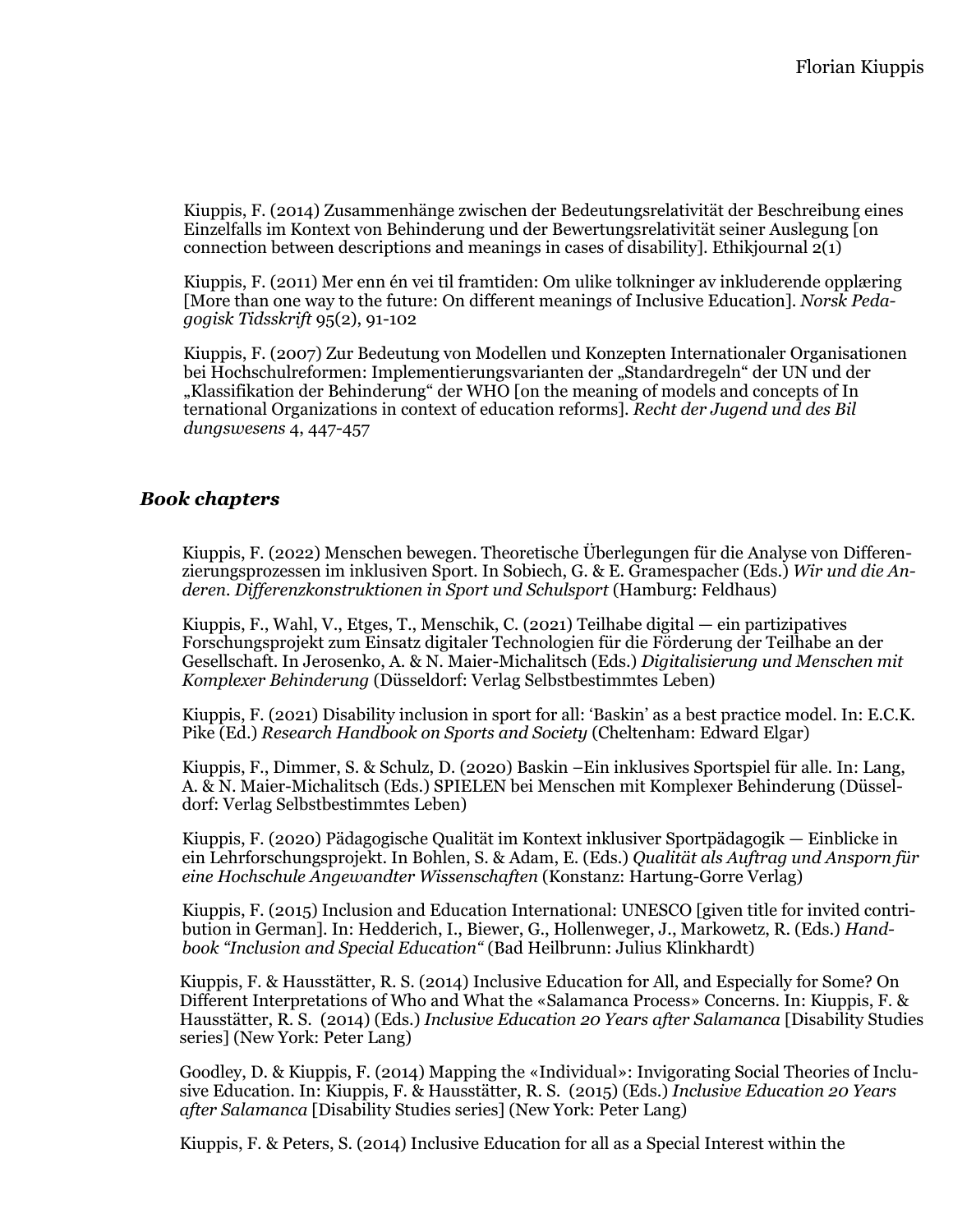Comparative and International Education Research Community. In: *Annual Review of Comparative and International Education 2014*, International Perspectives on Education and Society, Volume 25, 53

Kiuppis, F. (2013) "Pedagogikkens pentagon" revis(it)ed – Considerations about emancipation from a disability studies and inclusive education perspective. In: J. Steinnes & S. Dobson (Eds.). *Pedagogikkens Pentagon*. Trondheim: Akademika

Kiuppis, F. & Kurzke-Maasmeier, S. (2012) "Sport im Spiegel der UN-Behindertenrechtskonvention – zum Thema des Bandes*".* In: Kiuppis, F. & Kurzke-Maasmeier, S. (2012) (Eds.) *Sport im Spiegel der UN-Behindertenrechtskonvention - Interdisziplinäre Zugänge und politische Positionen*. Stuttgart: Kohlhammer

Kiuppis, F., Pfahl, L. & Powell, J. W. (2010) Zum Einfluss von Klassifikationen der Weltgesundheitsorganisation auf die sonderpädagogische Professionalität in Deutschland und den USA. In: S. L. Ellger-Rüttgardt & G. Wachtel (Eds.). *Pädagogische Professionalität und Behinderung - Herausforderungen aus historischer, nationaler und internationaler Perspektive*. Stuttgart: Kohlhammer

Kiuppis, F., Kurzke-Maasmeier, S., Maas, T. & Ganten, C. (2010) Enabling Community. Anstöße für Politik und soziale Praxis. In: Evangelische Stiftung Alsterdorf & Katholische Hochschule für Sozialwesen Berlin (Eds.). *Enabling Community. Anstöße für Politik und soziale Praxis*. Hamburg: Alsterdorf Verlag

Kiuppis, F. (2009) Zur Schönheit der Vielfalt - Neue Facetten des Diversity Management von Hochschulen. In: U. Strasser, J. Weisser, M. Wolters Kohler, M. Schmon & J. Blickenstorfer (Eds.). *Ästhetisierung der Sonderpädagogik*. Bad Heilbrunn: Julius Klinkhardt

Kiuppis, F. & Waldow, F. (2008) 'Institute University' meets Bologna Process: The German System of Higher Education in Transition. In: D. Palomba (Ed.) *The Bologna Process and the European Higher Education Area*. Rome: Aracne Editrice

### *Other kinds of publications*

Kiuppis, F. (2018) Interkulturelle Öffnung und die verdrängte Thematik: Kinder mit Behinderungen und Zuwanderungsgeschichte. In: German Diversity Day 2017 – Charta of Diversity, Finissage of the exhibition "Diversity – Gender Justice – Equality of Opportunity – Inclusion",  $\frac{https://}{https://}$  $\frac{https://}{https://}$  $\frac{https://}{https://}$ [tinyurl.com/yd8pzwc7](https://tinyurl.com/yd8pzwc7)

Kiuppis, F. (2010) Dabeisein ist nicht alles – zur Umsetzung der UN-Behindertenrechtskonvention im Sport. *ICEP argumente* 6.

Kiuppis, F. & Kurzke-Maasmeier (2010) Sport und Behinderung – Sport im Sinne der UN-Behindertenrechtskonvention umgestalten. Documentation of the Symposium on Sports & Disability

Kiuppis, F. & Kurzke-Maasmeier, S. (2009) Enabling Community – Gemeinwesen zur Inklusion befähigen: Elf Empfehlungen für innovatives Handeln in Kommunalpolitik, Verwaltung und Sozialer Arbeit. Positionspapier der Evangelischen Stiftung Alsterdorf und der Katholischen Hochschule für Sozialwesen Berlin. Hamburg and Berlin

Kiuppis, F. (2008). "Nothing about Us without Us". Empowerment als soziale Bewegung zwischen globalen Wünschen und lokalen Wirklichkeiten [Empowerment as a social movement between global wishes and local realities]. *PLURALE* 7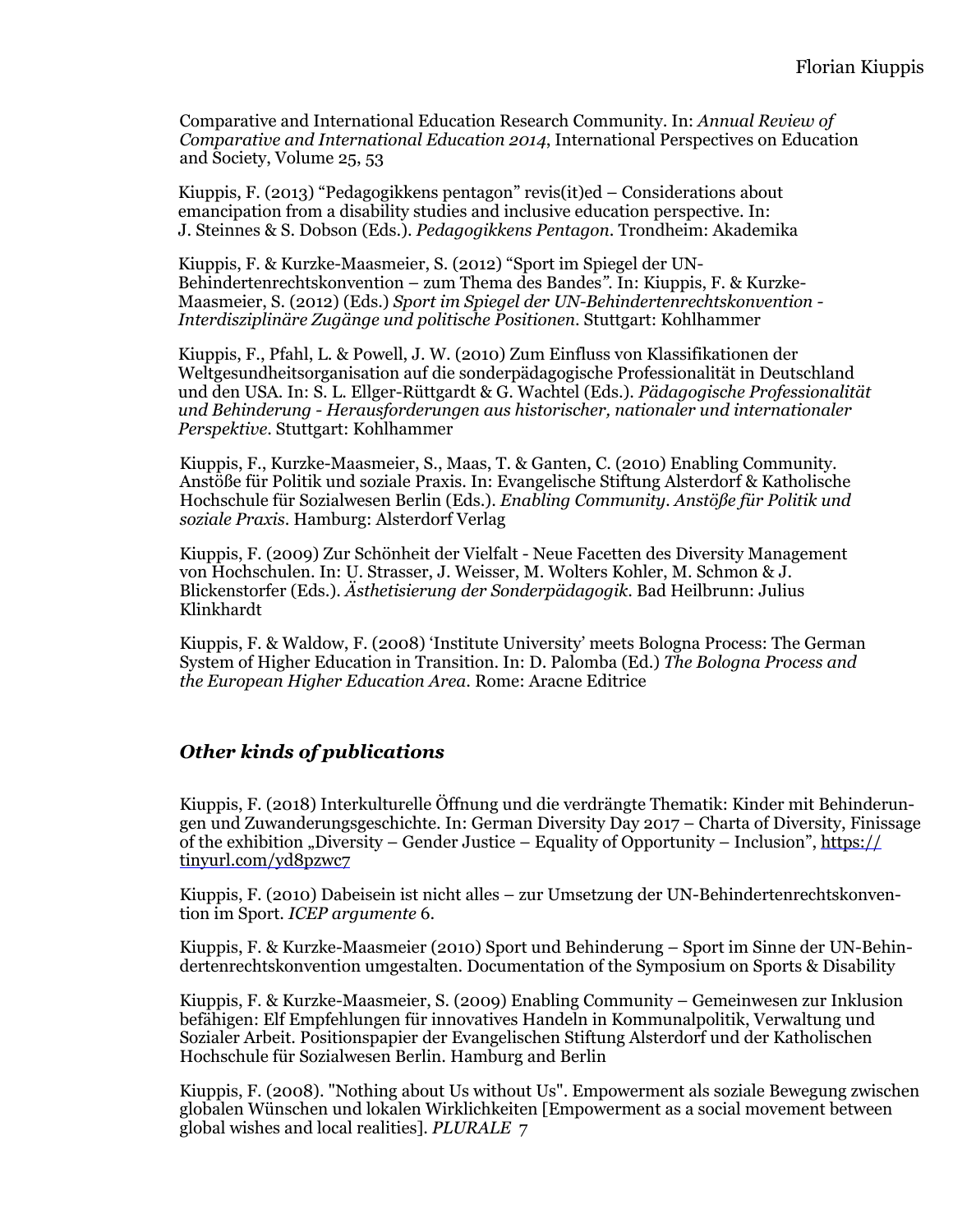# **Conference paper presentations**

| 2021 | University of Education Freiburg (PH), Zukunftsforum Bildungsforschung:<br>Inklusives Sport- und Bewegungspädagogisches Angebot für alle                                                                                                                                                                                                                                                                       |
|------|----------------------------------------------------------------------------------------------------------------------------------------------------------------------------------------------------------------------------------------------------------------------------------------------------------------------------------------------------------------------------------------------------------------|
|      | European Educational Research Association (EERA), European Conference on<br>Educational Research (online): Doing Embodied Inclusion – Modified Sport De-<br>signed for All and the Increase of Functoning through 'Baskin, https://eera-<br>ecer.de/ecer-programmes/conference/26/contribution/51524/                                                                                                          |
| 2020 | German Educational Research Association (DGfE), Annual conference of the<br>section for Special Education, online: Wieso, weshalb, warum (nicht) das<br>Prinzip der Inklusion auf Behinderung beziehen? Eine Studie zu kategorialen<br>Unterscheidungen zwischen Teammitgliedern mit und ohne Behinderungen<br>auf sportpädagogische Inklusionsprozesse                                                        |
|      | German Society of Sport Science (dvs), Annual conference of the<br>Commission for Research on Gender and Diversity, University of Freiburg:<br>Die Anderen mit Uns. Auswirkungen kategorialer Unterscheidungen<br>zwischen Teammitgliedern mit und ohne Behinderungen auf<br>sportpädagogische Inklusionsprozesse                                                                                              |
| 2019 | Centre for Inclusion Research Berlin (ZfIB), kick-off conference, Humboldt Uni-<br>versity, Berlin: "Baskin Freiburg – An Inclusive Physical Education<br>Project" (poster presentation)                                                                                                                                                                                                                       |
|      | Stockholm University, Symposium at Nordic Comparative and International<br>Education Society / Global Comparative and International Education Society<br>Forum, Stockholm University (Sweden): "Doing Embodied Inclusion -<br>Baskin as a New Modified Sport Designed for All, and the Increase of<br>Functioning through Participatory Physical Education                                                     |
|      | <i>Trinity College Dublin, Summer School on Inclusive Physical Education (in</i><br>co-operation with the Technical University of Munich): "Setting the Context:<br>On the Importance of Inclusion through Sport" (invited session)                                                                                                                                                                            |
| 2018 | Japanese International Cooperation Agency (JICA), international seminar on the<br>current situation and issues related to inclusive education in Scandinavia and Eu-<br>rope, Kochi University of Technology: "Inclusive Education in Norway and Ger-<br>many" (invited plenary lecture)                                                                                                                       |
| 2017 | German Diversity Day 2017 – Charta of Diversity, Finissage of the exhibition<br>"Diversity – Gender Justice – Equality of Opportunity – Inclusion", Theater Frei-<br>burg: Interkulturelle Öffnung und die verdrängte Thematik "Kinder mit Behin-<br>derungen und Zuwanderungsgeschichte" [Intercultural Opening and "Children<br>with Disabilitites and Migration Background"] (invited closing presentation) |
|      | Leiden University, Research Group "Rethinking Disability": UNESCO, Inclusive<br>Education, Sport, current Nordic discourses (invited talk)                                                                                                                                                                                                                                                                     |
| 2016 | Comparative and International Education Society (CIES), Annual Conference in<br>Vancouver: "Future Trends in Quality Physical Education: Developing a new<br>model, module and resource pack for use in Inclusive Teacher Training"                                                                                                                                                                            |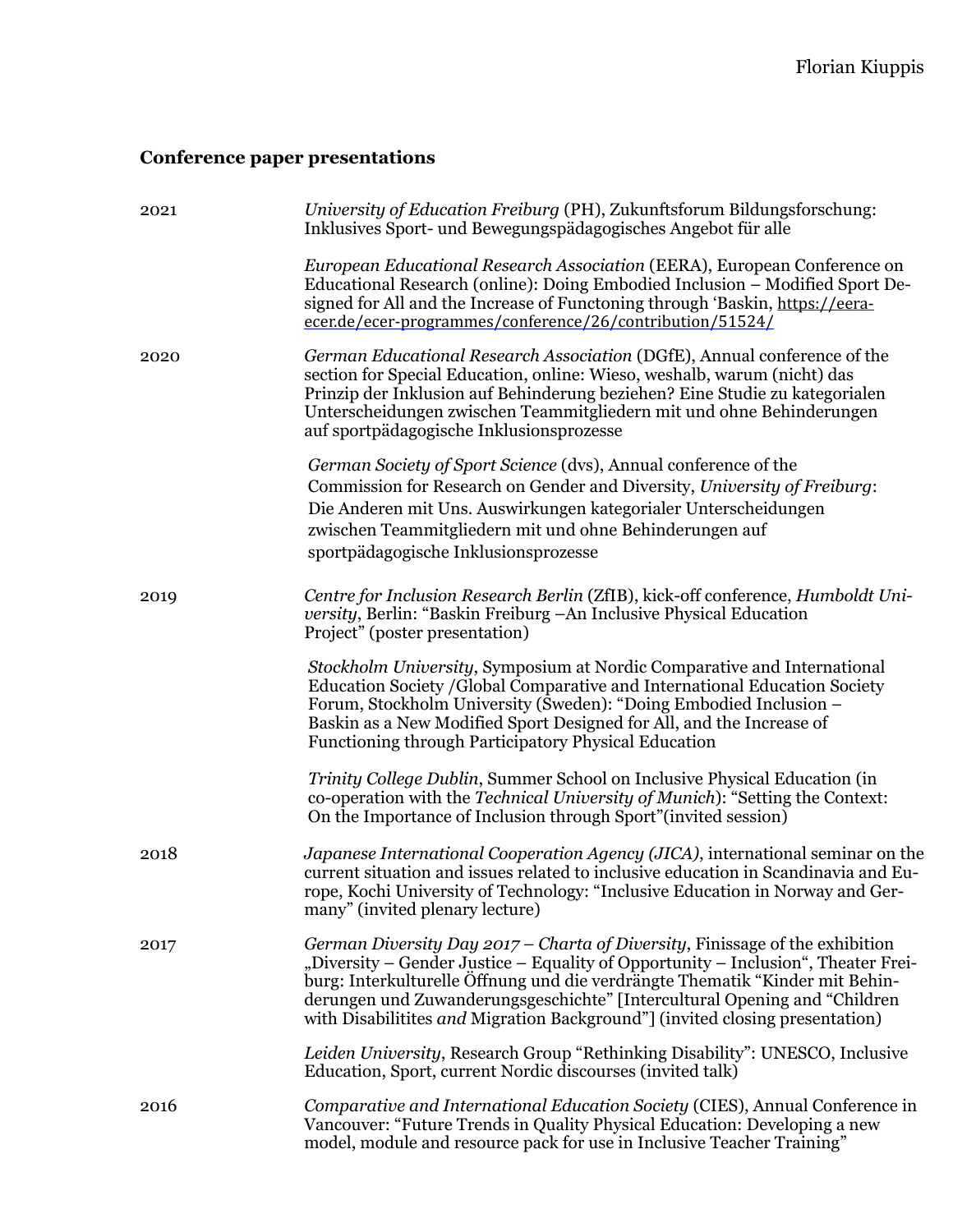| 2015 | <i>Humboldt University, Berlin, Summer School of the Post Graduate Program</i> "In-<br>clusion – Education – School", theme "Inclusion: Structural and Systems' Devel-<br>opment, Definitions and Indicators": "Theories and concepts of inclusion" (invit-<br>ed keynote talk)                                                                                                                                                                |
|------|------------------------------------------------------------------------------------------------------------------------------------------------------------------------------------------------------------------------------------------------------------------------------------------------------------------------------------------------------------------------------------------------------------------------------------------------|
|      | United Nations, Geneva, Day of General Discussion on the Right to Education,<br>organized by the Secretariat of the Committee on the Rights of Persons with Dis-<br>abilities, Human Rights Treaties Division, Office of the United Nations High<br>Commissioner for Human Rights: "Salamanca Process meets UN-Convention on<br>the Rights of Persons with Disabilities: On the Emergence of Inclusive Education<br>as a Right" (invited talk) |
|      | Institute of Technology, Tralee (Ireland), Conference on 21st Century Outdoor<br>Education: "Making a lasting difference: Inclusion and sustainability in future<br>(outdoor) education practice" (invited keynote talk) (invited talk)                                                                                                                                                                                                        |
|      | Università degli Studi di Milano-Bicocca (Italy) – Seminario Europeo about the<br>theme "Baskin" ("inclusive Basketball"): "Transforming Lives Through Physical<br>Education, Sport, Recreation and Fitness" (invited talk)                                                                                                                                                                                                                    |
| 2014 | British Psychological Society, Inclusive Education Conference in London: "Sala-<br>manca 20 Years on: Inclusion in Modern Times" (invited keynote talk)                                                                                                                                                                                                                                                                                        |
|      | Universidad Nacional de Colombia: "20 Years after Salamanca's Declaration and<br>Inclusive Education in Colombia", in Bogotá (invited keynote talk)                                                                                                                                                                                                                                                                                            |
|      | Emory University, Atlanta (Scholars' Showcase, Disability Studies Initiative):<br>"Sociology of Disability - Analyzing Processes of Institutional Change and Organi-<br>zational Identity (Re)Formation"                                                                                                                                                                                                                                       |
|      | Emory University, Atlanta (Brown Bag Lecture, Department of Sociology):<br>"On sociological neo-institutionalism and attempts to decompose World Culture<br>(Theory) in comparative research"                                                                                                                                                                                                                                                  |
|      | American Sociological Association (ASA), Annual Conference in San Francisco:<br>"Processes of Role Formation in Disabled Leaders' Working Life"                                                                                                                                                                                                                                                                                                |
|      | University of Vienna, Lecture Series on Pedagogy, Ethics and Globalisation:<br>"Selbstbestimmt Leben und selbstbestimmt lernen lassen: Ethik (bildungs-) or-<br>ganisationaler Repräsentationen von Behinderung und Diversität im Wandel" [on<br>the idea of Independent Living and Ethical Dimensions of changing Representa-<br>tions of Disability and Diversity] (invited talk)                                                            |
| 2013 | Comparative and International Education Society (CIES), Annual Conference in<br>New Orleans: "Why associate the notion of inclusion with disability? Going back<br>to the original meaning of inclusive education and tracing connections again. Be-<br>yond the rhetoric of inclusion: Empowerment of individuals with disabilities"                                                                                                          |
| 2012 | Lancaster University, Bi-annual Disability Studies Conference: "Hetero-geneous<br>Inclusiveness – On UNESCO's understanding of what Special (Needs) Education<br>should be"                                                                                                                                                                                                                                                                    |
|      | Comparative and International Education Society (CIES), Annual Conference in<br>San Juan (Puerto Rico): "Translating educational discourse: On international or-<br>ganizations, their embeddedness in multiple institutional environments, and de-<br>cision-making under ambiguity".                                                                                                                                                         |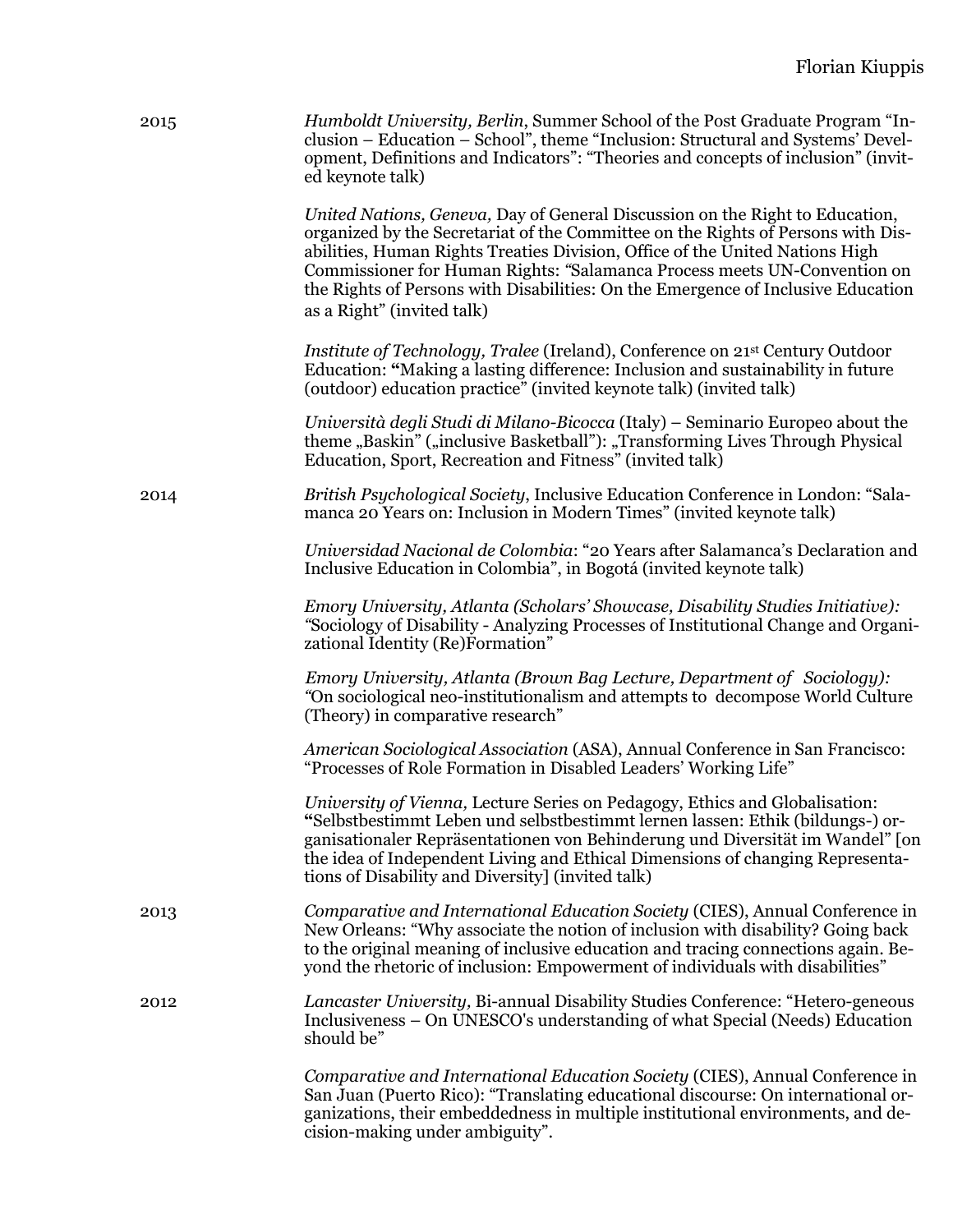|      | European Group of Organizational Studies (EGOS), Annual Colloquium in Hel-<br>sinki: "Heterogeneous inclusivity, including heterogeneity – On interconnected<br>theorizations and variations in meaning of ideas related to UNESCO's programs<br>for Education for All and Special Needs Education (1994-2000)" |
|------|-----------------------------------------------------------------------------------------------------------------------------------------------------------------------------------------------------------------------------------------------------------------------------------------------------------------|
|      | University of Stettin (Poland) – Conference with the theme Special Education:<br>Reality and Vision: "The North Face of Inclusive Education: Revis(it)ing Concep-<br>tions and the Reality of Special Pedagogy in Scandinavia" (invited talk)                                                                   |
| 2011 | European Educational Research Association (EERA), Annual Conference in<br>Berlin: "On UNESCO introducing Inclusive Education to overcome the margins<br>between Special Needs Education and Education for All"                                                                                                  |
|      | European Group of Organizational Studies (EGOS), Annual Colloquium in<br>Gothenburg: "Lost or Transformed in Translation? – Tracing shifts in Meaning of<br>Inclusive Education after the World Conference on Special Needs Education"                                                                          |
|      | Comparative and International Education Society (CIES), Annual Conference in<br>Montreál: "Reassembling Inclusive Education: A Reconstruction of "Translation"<br>processes" (+ Discussant in the Panel: 'Inclusive Education for All: The United<br>Nations and case studies from around the world')           |
| 2010 | European Educational Research Association (EERA), Annual Conference in Hel-<br>sinki (Finland): "Inclusive Education – More or less than the Core of the Educa-<br>tion for All agenda?"                                                                                                                        |
|      | World Congress of Comparative Education Societies (WCCES), Annual Confer-<br>ence in Istanbul: "Penetralium of Education for All - The Emergence of Inclusive<br><b>Quality Education"</b>                                                                                                                      |
|      | Comparative and International Education Society (CIES), Annual Conference in<br>Chicago: "Education for All, and especially for some? On different interpretations<br>of Inclusive Education"                                                                                                                   |
| 2009 | Comparative and International Education Society (CIES), Annual Conference in<br>Charleston, SC (USA): "On the Social Dimension and Reaffirmation of Higher<br>Education as a Public Good"                                                                                                                       |
| 2008 | Doctoral School of Organisational Learning (DOCSOL), course in Copenhagen:<br>"Diversity Management in Higher Education – World-level Institutionalization of<br>'Inclusive Education' in Universities"                                                                                                         |
| 2007 | University of Zurich, Institute for Special Education, Zurich: "The Beauty of Di-<br>versity – Some Remarks on Inclusive Education in Higher Education"                                                                                                                                                         |
| 2006 | University of Vienna, Institute for Education Sciences, Vienna: "Organizational<br>Collaboration: World Level Institutionalization of Health for All"<br>Comparative Education Society Europe (CESE), Annual Conference in Granada:<br>"World Level Nomenclatures and Classifications in the Context of Health" |